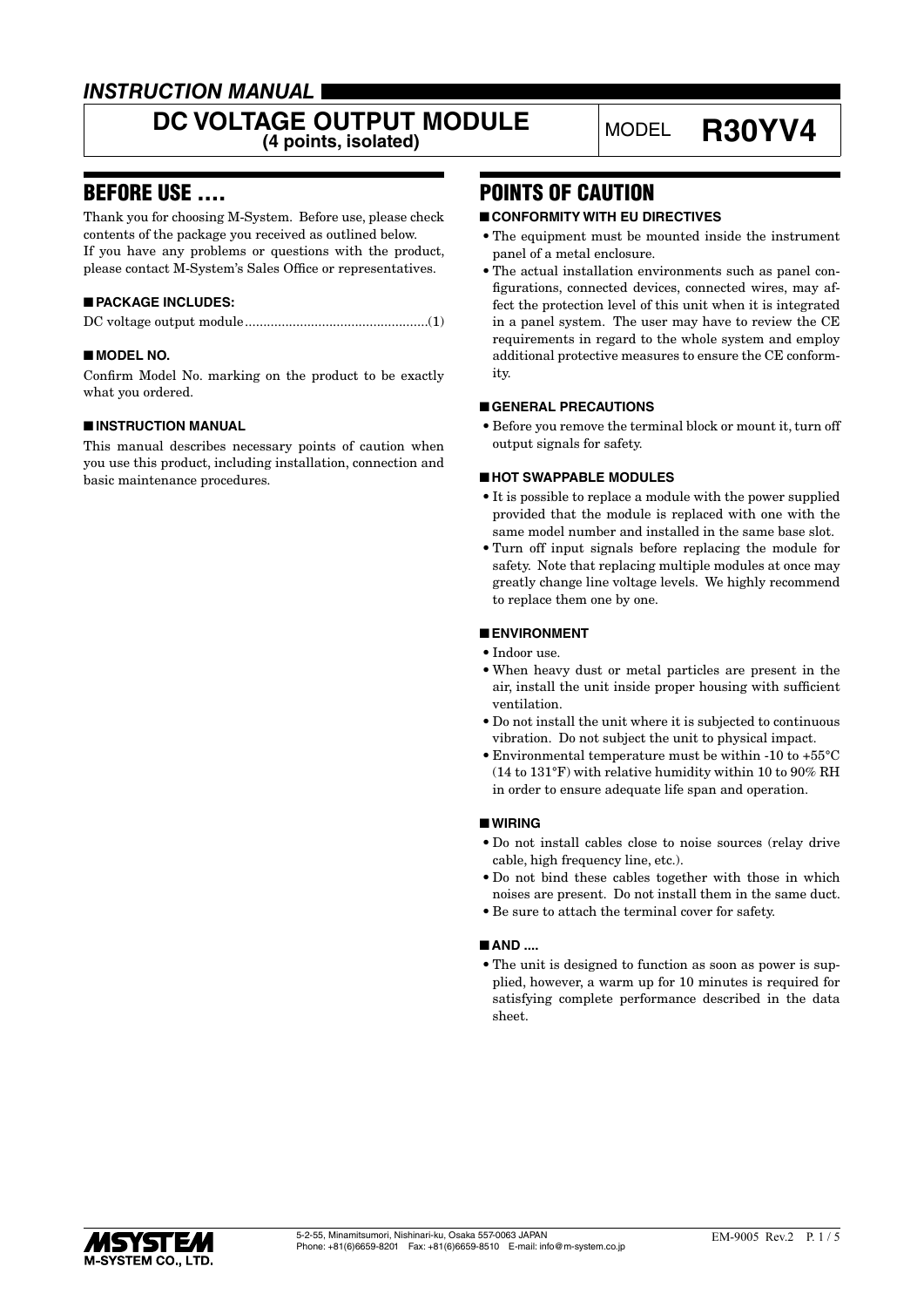### COMPONENT IDENTIFICATION

#### ■ **FRONT VIEW**





■ **BOTTOM VIEW**



#### ■ **STATUS INDICATOR LED**

| ID         | <b>COLOR</b> | <b>FUNCTION</b>                                                          |
|------------|--------------|--------------------------------------------------------------------------|
| <b>RUN</b> | Green        | ON while network module operates normally<br>OFF in network module error |
| ERR.       | Red          | OFF when internal bus operate normally<br>ON when internal bus error     |

#### ■ **TERMINAL ASSIGNMENTS**

| 11         | 1<br>V1        |
|------------|----------------|
| COM1       | $\overline{c}$ |
| 12         | V2             |
| COM2       | 3              |
| 13<br>COM3 | VЗ<br>4        |
| 14         | V4             |
| COM4       | 5              |
| 15         | ΝC             |
| ΝC         | 6              |
| 16<br>NC   | ΝC<br>7        |
| 17         | ΝC             |
| ΝC         | 8              |
| 18         | ΝC             |
| NC         | 9<br>ΝC        |
| 19<br>ΝC   | 10             |
| 20         | ΝC             |
| ΝC         |                |

| NO.            | ID       | <b>FUNCTION</b>  | NO. | ID               | <b>FUNCTION</b> |
|----------------|----------|------------------|-----|------------------|-----------------|
| 1              | V1       | Voltage Output 1 | 11  | COM <sub>1</sub> | Common 1        |
| $\overline{2}$ | $\rm V2$ | Voltage Output 2 | 12  | COM <sub>2</sub> | Common 2        |
| 3              | V3       | Voltage Output 3 | 13  | COM <sub>3</sub> | Common 3        |
| $\overline{4}$ | V4       | Voltage Output 4 | 14  | COM <sub>4</sub> | Common 4        |
| 5              | NC       | No connection    | 15  | NC               | No connection   |
| 6              | NC       | No connection    | 16  | NC               | No connection   |
| 7              | NC       | No connection    | 17  | NC               | No connection   |
| 8              | NC.      | No connection    | 18  | NC               | No connection   |
| 9              | NC       | No connection    | 19  | NC.              | No connection   |
| 10             | NC       | No connection    | 20  | NC               | No connection   |
|                |          |                  |     |                  |                 |

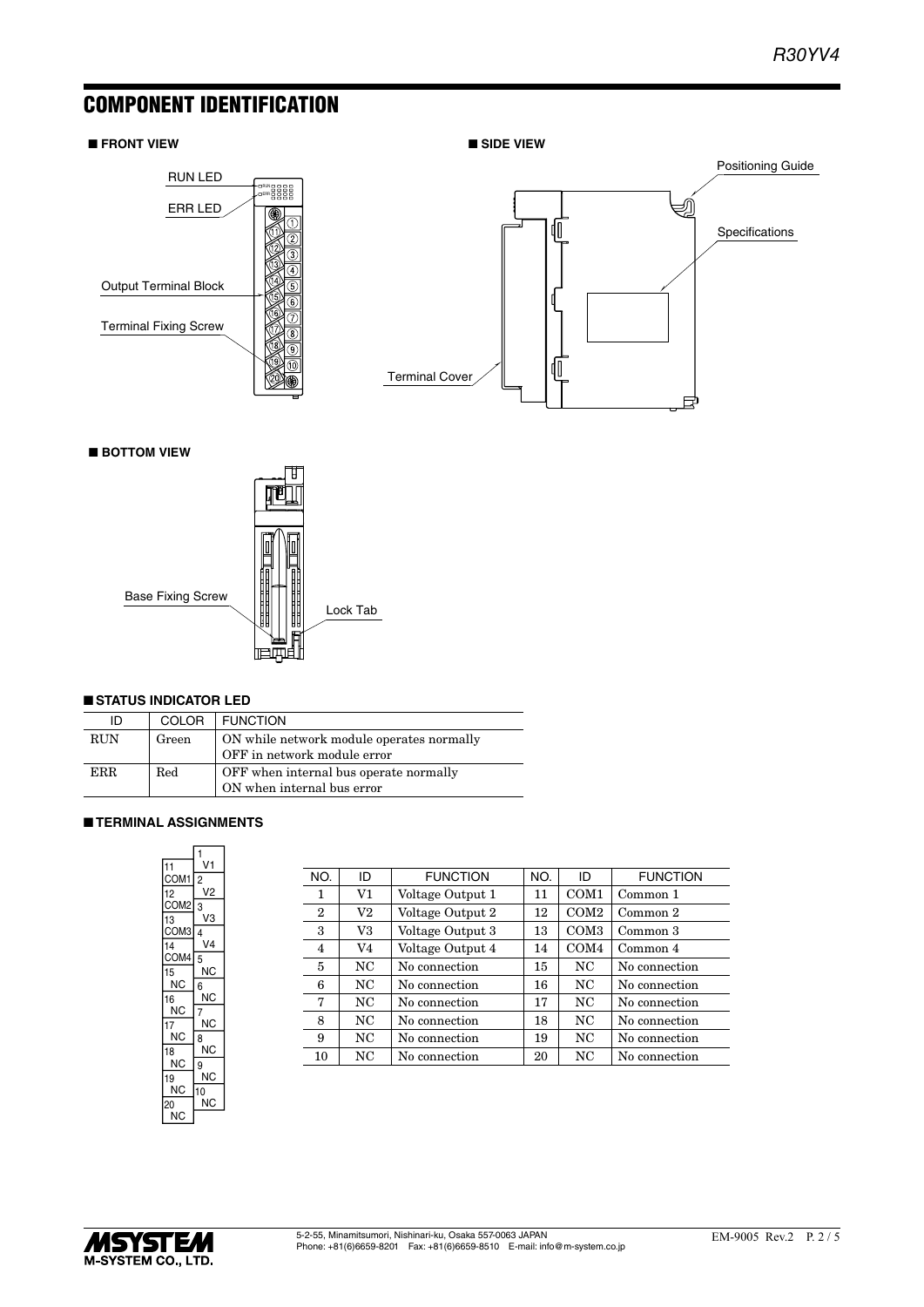## INSTALLATION

■ **INSTALLATION TO THE BASE**

Use the Installation Base (model: R30BS).

The I/O slots are numbered in the ascending order starting from the one on the immediate right side of the network module (slot 1, slot 2...).

A code indicating the I/O slot number is assigned to each I/O slot and I/O data is allocated in the order of this codes. When an I/O slot is vacant, blank data is sent or received to/ from the PLC, etc.



#### ■ **HOW TO MOUNT THE MODULE**

- 1) Engage the positioning guide of the module with the Installation Base.
- 2) Pivot the module on the positioning guide and press it down until the lock tab clicks into place.



- **HOW TO REMOVE THE MODULE**
- 1) Loosen the base fixing screw using a screwdriver (stem length: 70 mm/2.76" or more).



- 2) While pressing the projection on the lock tab, push the module upward.
- 3) Detach the positioning guide of the module from the Installation Base.



3) Tighten the base fixing screw using a screwdriver (stem length: 70 mm/2.76" or more) (torque 0.5 N·m).



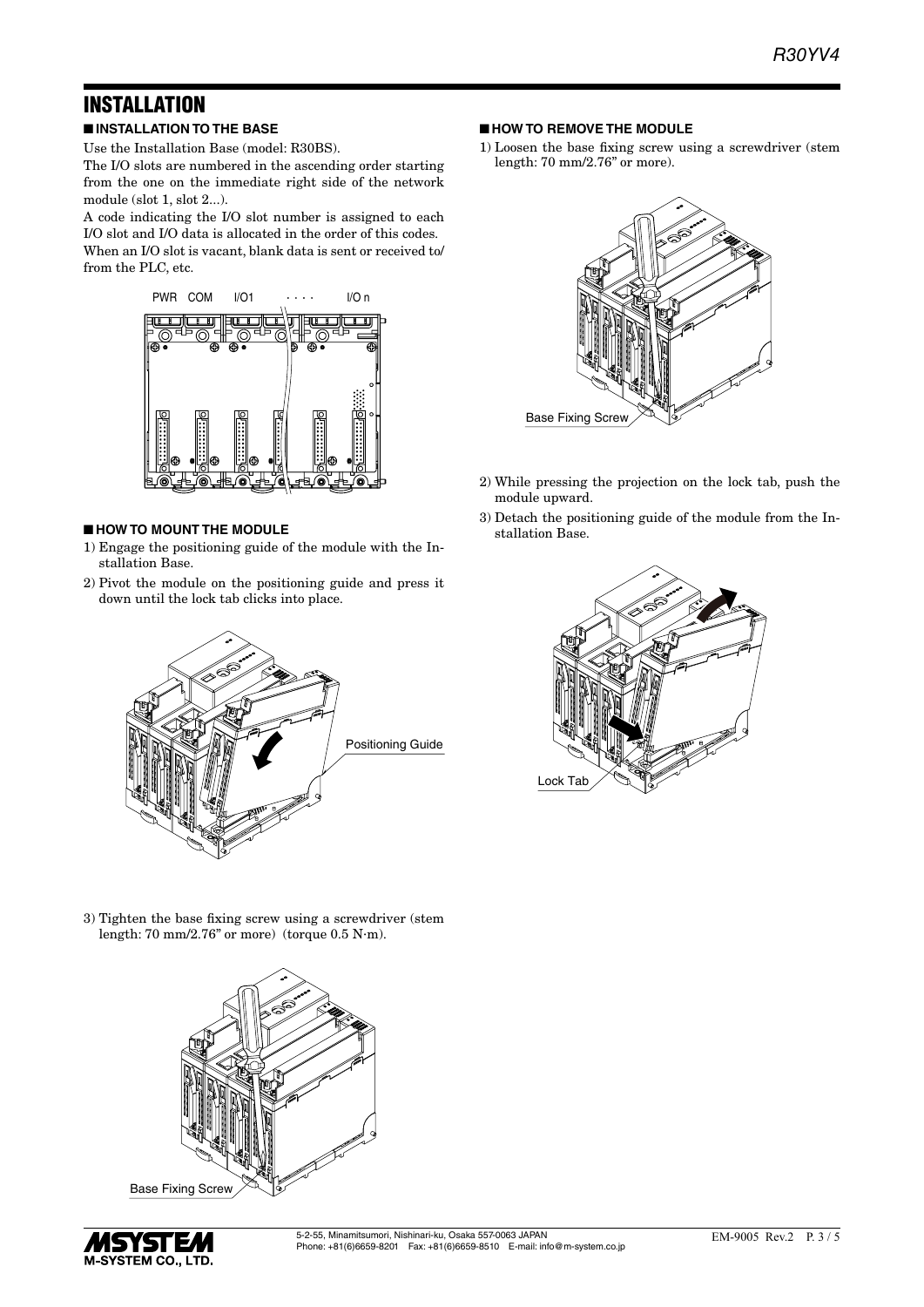### TERMINAL CONNECTIONS

Connect the unit as in the diagram below.

### ■ **EXTERNAL DIMENSIONS unit: mm (inch)**



#### ■ **CONNECTION DIAGRAM**